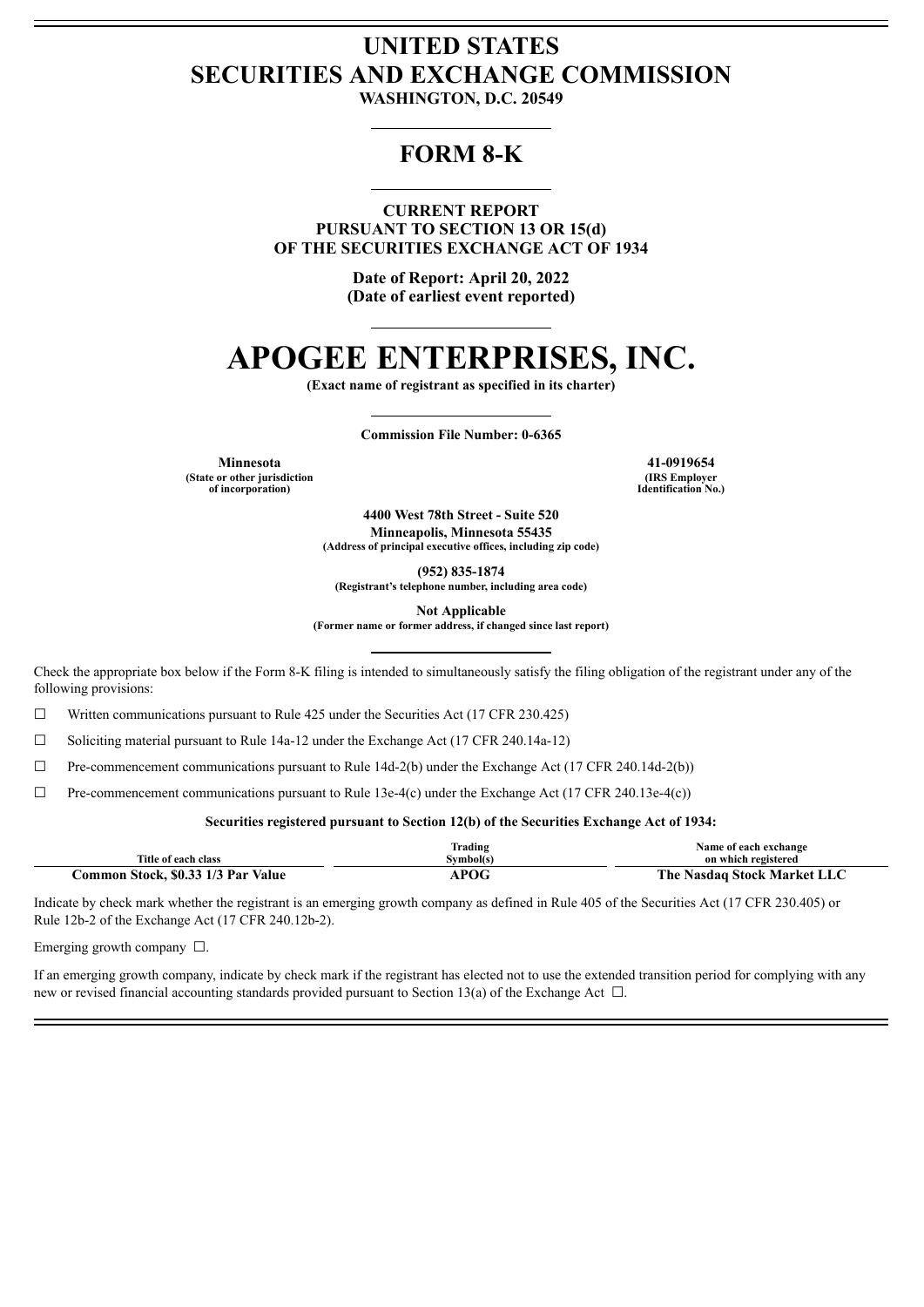#### Item 5.02 Departure of Directors or Certain Officers; Election of Directors; Appointment of Certain Officers; Compensatory **Arrangement of Certain Officers**

#### **(e)**

#### **Time-Based Restricted Stock Awards.**

At meetings of the Compensation Committee (the "Committee") and the Board of Directors (the "Board") of Apogee Enterprises, Inc. (the "Company") held on April 20, 2022 and April 21, 2022, the executive officers listed below (the "Executive Officers") were awarded shares of time-based restricted stock in the amounts indicated below:

|                         |                                                            | Number of<br><b>Shares</b><br>-of<br><b>Restricted</b><br><b>Stock</b> |                          |
|-------------------------|------------------------------------------------------------|------------------------------------------------------------------------|--------------------------|
| <b>Name</b>             | Position                                                   | Awarded                                                                | <b>Fully Vested Date</b> |
| <b>Ty R. Silberhorn</b> | Chief Executive Officer and President                      | 17,540                                                                 | April 30, 2025           |
| <b>Nisheet Gupta</b>    | Executive Vice President and Chief Financial Officer       | 8,143                                                                  | April 30, 2025           |
| <b>Curtis J. Dobler</b> | Executive Vice President and Chief Human Resources Officer | 5, 172                                                                 | April 30, 2025           |
| <b>Gregory J. Sachs</b> | <b>Chief Procurement Officer</b>                           | 3,769                                                                  | April 30, 2025           |
| <b>Maureen A. Hayes</b> | <b>Chief Information Officer</b>                           | 2,730                                                                  | April 30, 2025           |
| <b>Brent C. Jewell</b>  | President, Architectural Framing Systems segment           | 4.686                                                                  | April 30, 2025           |

Awards for the Executive Officers other than Mr. Silberhorn were granted on April 20, 2022, and the award for Mr. Silberhorn was granted on April 21, 2022. Such restricted stock awards were made pursuant to the shareholder-approved Apogee Enterprises, Inc. 2019 Stock Incentive Plan, as Amended and Restated (2021) (the "Stock Incentive Plan"), a copy of which is on file with the Securities and Exchange Commission as Exhibit 10.1 to the Company's Registration Statement on Form S-8 filed on June 25, 2021.

The shares of restricted stock vest in three equal annual installments commencing on April 30, 2023 (such three-year period is referred to herein as the "Restricted Period"). In the event the executive officer's employment is terminated prior to the end of the Restricted Period by reason of Retirement (as defined in the award agreement) or involuntary termination without Cause (as defined in the award agreement), the Committee has the right to cause the remaining unvested shares to be accelerated as of the date of such Retirement or involuntary termination without Cause. In the event the executive officer's employment is terminated prior to the end of the Restricted Period by reason of Disability (as defined in the award agreement) or death, the shares of restricted stock will become immediately vested in full.

In the event of both a Change in Control (as defined in the Stock Incentive Plan) during the Restricted Period and the termination of the executive officer's employment, either simultaneously or subsequently by the Company without Cause or by the executive officer for Good Reason (as defined in the award agreement) during the Restricted Period, the restrictions with respect to all of the shares held by the executive officer at the time of termination shall lapse and the shares shall immediately vest as of the date of such termination of employment.

The form of award agreement used in connection with restricted stock awards under the Stock Incentive Plan, including the awards to the Executive Officers listed above, a copy of which is on file with the Securities and Exchange Commission as Exhibit 10.1 to the Company's Current Report on Form 8-K filed on April 26, 2021, is incorporated herein by reference. The foregoing summary of the restricted stock awards is subject to, and qualified in its entirety by, the full text of the form of award agreement incorporated herein by reference.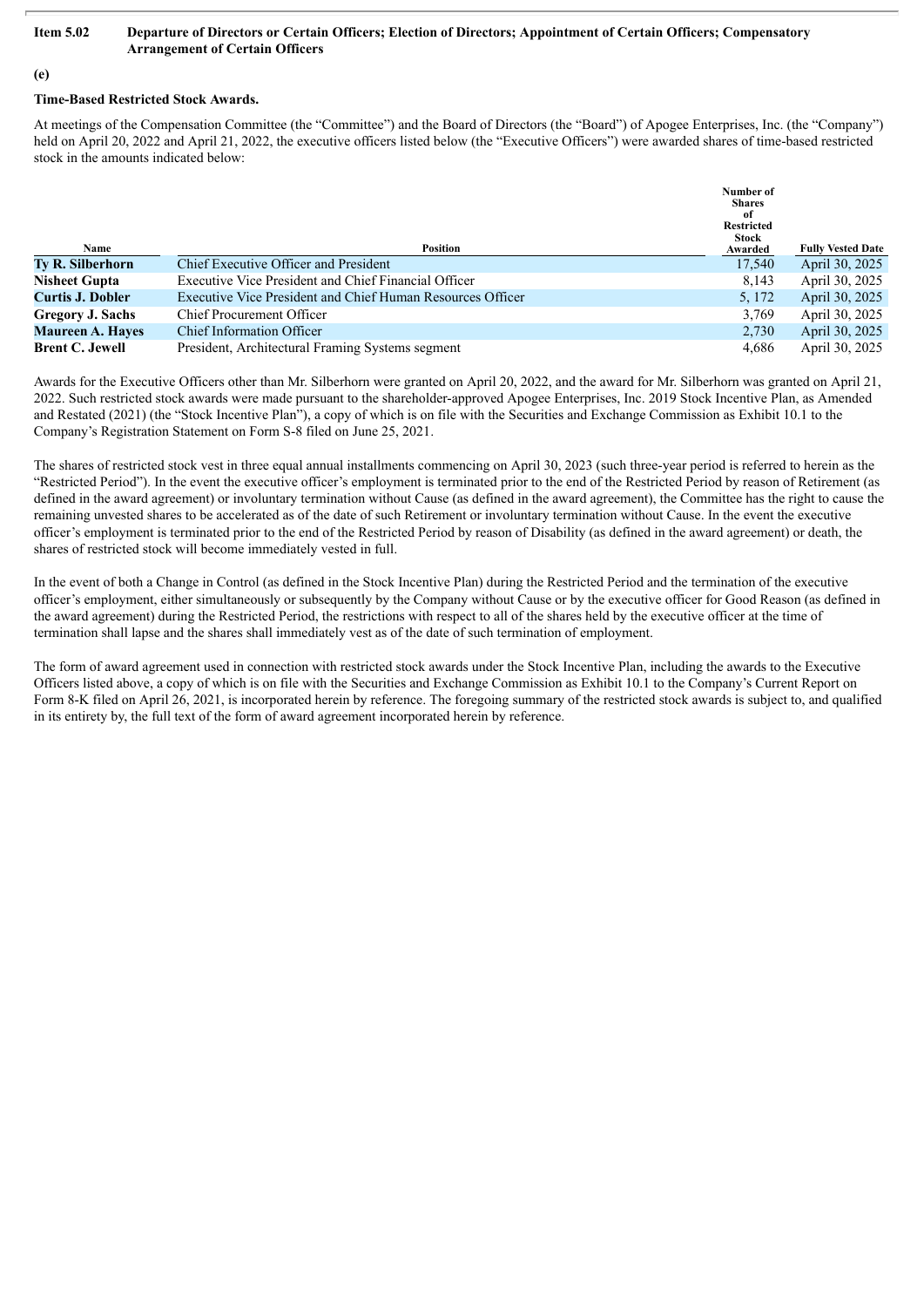#### **Performance Share Awards.**

At meetings of the Committee and the Board held on April 20, 2022 and April 21, 2022, the Executive Officers were awarded (i) three-year cash performance awards and (ii) units ("Units") representing the right to receive shares of common stock of the Company (collectively, the "Performance Awards"). The Performance Awards establish a three-year performance period commencing on February 27, 2022 and ending on March 1, 2025 (the "Performance Period"). The Performance Awards for the Executive Officers other than Mr. Silberhorn were granted on April 20, 2022, and the Performance Award for Mr. Silberhorn was granted on April 21, 2022. The performance metric is return on invested capital. The Performance Awards represent the right to receive (i) a cash payment from the Company and (ii) Units based on the extent the Company achieves the threshold, target and maximum performance level of the performance metric. The dollar amount that may actually become payable, and the number of Units that may actually become issuable, may be between 0% and 200% of the target values specified in the performance award agreement, depending on the extent to which the threshold, target or maximum performance levels of the performance goals are achieved.

Participants will receive a cash payment and Units pursuant to the Performance Awards if the performance metric is achieved at or above the threshold level. The determination of the cash payment and Unit amounts will occur as soon as practicable after the Committee determines whether, and the extent to which, the performance metric has been achieved.

In the event employment is terminated prior to the end of the Performance Period other than by reason of death, Disability or Retirement (as such terms are defined in the award agreement), the Performance Award will be immediately and irrevocably forfeited. In the event employment is terminated prior to the end of the Performance Period by reason of death, Disability or Retirement, the executive officer or the executive officer's estate, as applicable, will be entitled to receive a pro-rata payment (based on the amount of time elapsed between the beginning of the Performance Period and the date of termination) after the end of the Performance Period based on the level of achievement of the performance metric. In the event the executive officer's employment is terminated after the Performance Period by reason of death, Disability or Retirement, the executive officer or the executive officer's estate, as applicable, will be entitled to receive, if not yet paid, the Performance Award.

The Performance Period will end on the date of the Change in Control, and the award will be adjusted by the Committee in its sole discretion. If a Change of Control occurs after the Performance Period, the Company will pay any unpaid amount earned during the performance period.

The Performance Awards are subject to forfeiture or recoupment if the Board, in its sole discretion, determines that events have occurred that are covered by the Company's Clawback Policy and that forfeiture or recoupment is appropriate.

The Performance Awards were granted pursuant to the Stock Incentive Plan. The form of award agreement is on file with the Securities and Exchange Commission as Exhibit 10.2 to the Company's Current Report on Form 8-K filed on April 26, 2021, and is incorporated herein by reference. The foregoing summary of the Performance Awards is subject to, and qualified in its entirety by, the full text of the form of award agreement incorporated herein by reference.

#### **Executive Short-Term Incentive Plan.**

At meetings of the Committee and Board held on April 20, 2022 and April 21, 2022, the Company issued awards to the Executive Officers pursuant to the Company's existing form of annual Executive Short-Term Incentive Plan (the "STIP"). The amount earned by a STIP participant (an "Incentive Award") will be based on performance against performance metrics, and will be assessed, in the sole discretion of the Committee, based on metrics and weightings that are established at the beginning of each STIP year and communicated to participants. The Incentive Awards for the Executive Officers other than Mr. Silberhorn were granted on April 20, 2022, and the Incentive Award for Mr. Silberhorn was granted on April 21, 2022. The Committee and Board determined that the metrics for the fiscal 2023 Incentive Awards will be net sales and EBIT, consistent with the fiscal 2022 Incentive Awards.

In order for an Incentive Award to be earned, payable and calculable under the terms and conditions of the STIP, a minimum of threshold performance must be earned on at least one of the applicable metrics. The dollar amount that may actually become payable may be between 0% and 200% of the target values specified in the participant memorandum, depending on the extent to which the threshold, target or maximum performance levels of the performance goals are achieved.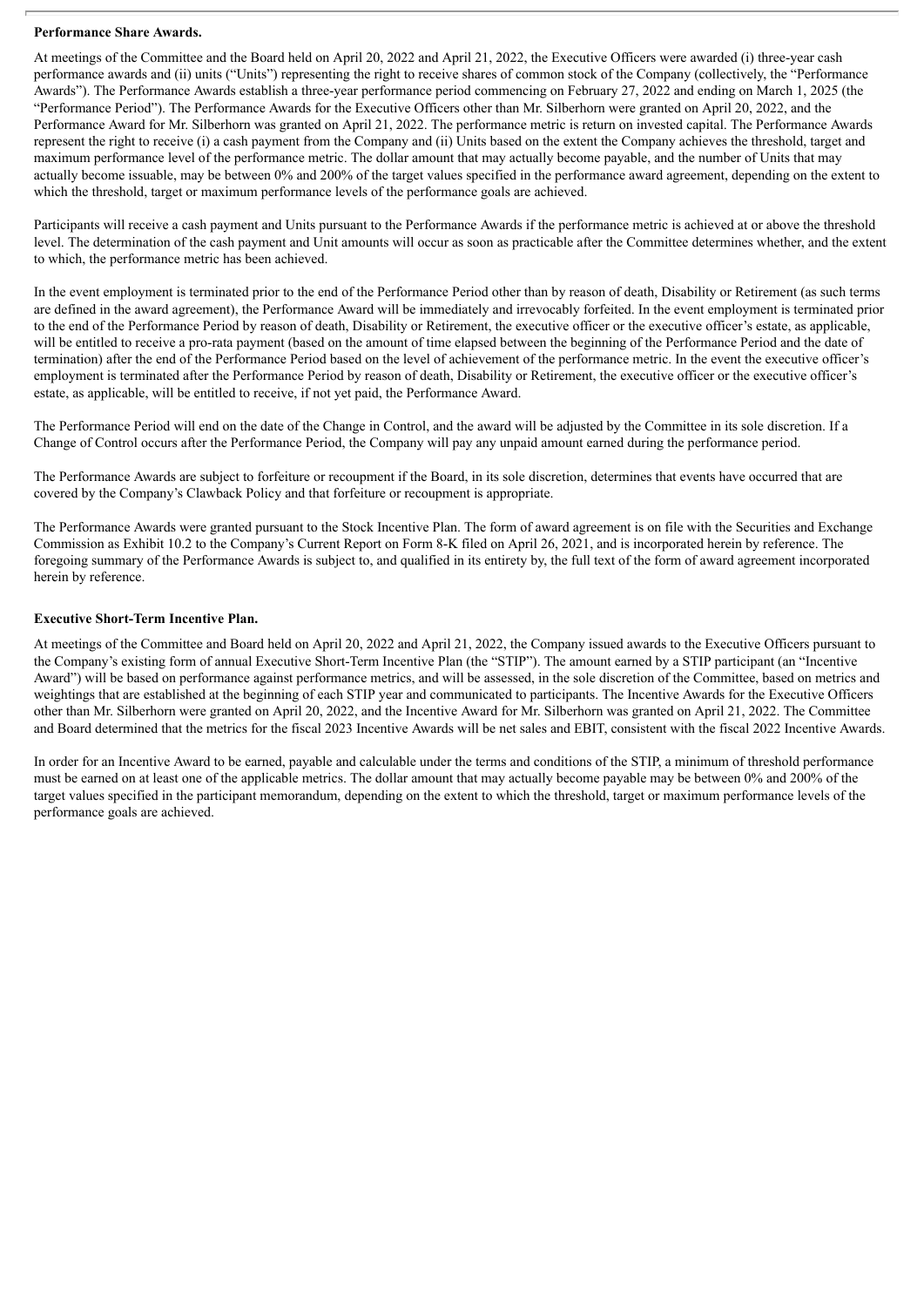The Incentive Awards are subject to forfeiture or recoupment if the Board, in its sole discretion, determines that events have occurred that are covered by the Company's Clawback Policy and that forfeiture or recoupment is appropriate.

A form of memorandum setting forth the performance metrics under the STIP and the terms and conditions of the STIP are both on file with the Securities and Exchange Commission as Exhibit 10.3 and Exhibit 10.4, respectively, to the Company's Current Report on Form 8-K filed on April 26, 2021, and incorporated herein by reference. The foregoing summaries of the memorandum and terms and conditions are subject to, and qualified in their entirety by, the full text of the forms of memorandum and terms and conditions incorporated herein by reference.

#### **Item 9.01 Financial Statements and Exhibits.**

(d) Exhibits.

- 10.1 Form of Restricted Stock Agreement [\(incorporated](http://www.sec.gov/Archives/edgar/data/6845/000119312521131593/d173939dex101.htm) by reference to Exhibit 10.1 to the Company's Current Report on Form 8-K filed on April 26, 2021).
- 10.2 Form of Performance Award Agreement [\(incorporated](http://www.sec.gov/Archives/edgar/data/6845/000119312521131593/d173939dex102.htm) by reference to Exhibit 10.2 to the Company's Current Report on Form 8-K filed on April 26, 2021).
- 10.3 Form of Executive Short-Term Incentive Plan [Memorandum](http://www.sec.gov/Archives/edgar/data/6845/000119312521131593/d173939dex103.htm) (incorporated by reference to Exhibit 10.3 to the Company's Current Report on Form 8-K filed on April 26, 2021).
- 10.4 Executive Short-Term Incentive Plan Terms and Conditions [\(incorporated](http://www.sec.gov/Archives/edgar/data/6845/000119312521131593/d173939dex104.htm) by reference to Exhibit 10.4 to the Company's Current Report on Form 8-K filed on April 26, 2021).
- 104 Cover Page interactive Data file (embedded within the Inline XBRL document).